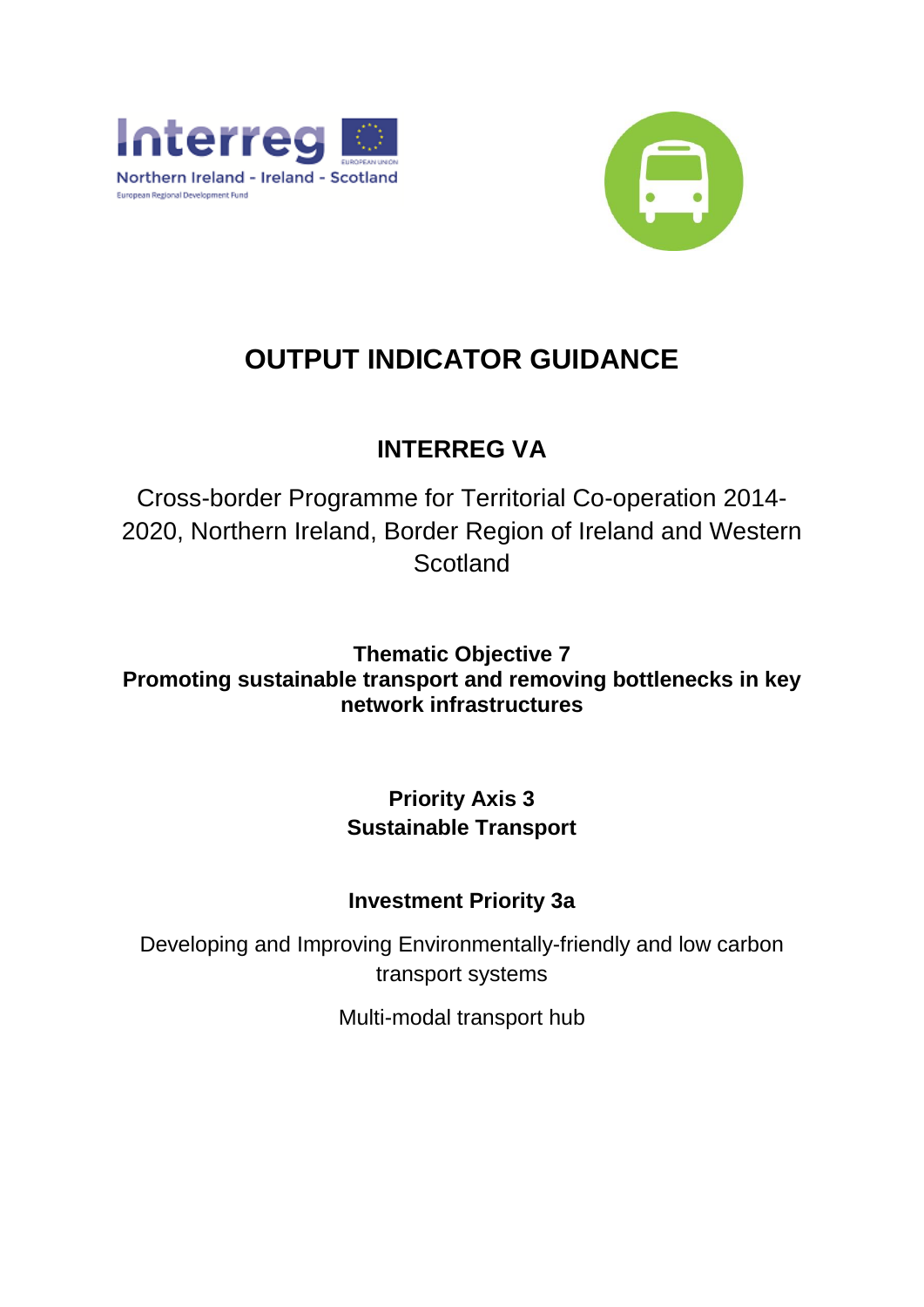# **Document Control**

| <b>Document History</b> |              |                                 |  |
|-------------------------|--------------|---------------------------------|--|
| <b>Version</b>          | Date         | <b>Changes</b>                  |  |
| 1.0                     | January 2016 | Drafted by Carly Gordon (NISRA) |  |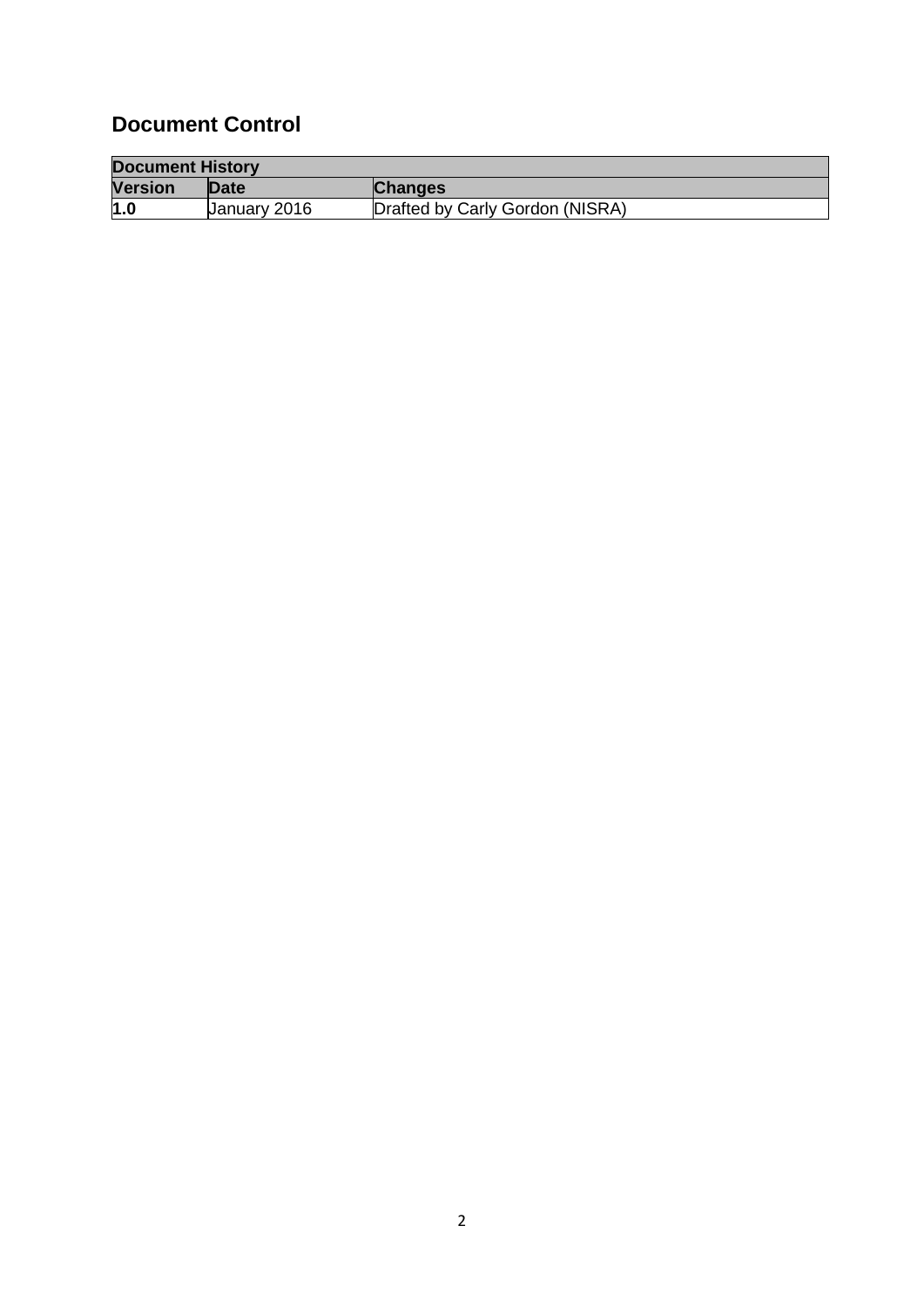#### **INTRODUCTION**

INTERREG VA - United Kingdom - Ireland is a European Territorial Cooperation programme that aims to promote greater economic, social and territorial cohesion. The eligible region for this programme comprises Northern Ireland, the Border Region of Ireland, and Western Scotland.

Ireland and Northern Ireland share a land border, whilst the border between Ireland and Scotland is a maritime border. Northern Ireland and Scotland are also separated by the North Channel. In all cases the regions concerned are peripheral to the main economic centres of their respective Member States. The contrasting nature of the borders within the eligible area means that different approaches to promoting cross-border co-operation need to be adopted, depending on the nature of the border and the sector involved.

The following strategic areas of investment have been prioritised by the Member States for the 2014-2020 period:

- Smart Growth Priority: Thematic Objective 1 Strengthening Research, Technological Development and Innovation - The programme will contribute to the objective within EU2020 of increasing the spend on Research and Development (R&D) to 3% of GDP by 2020, by establishing increased cross-border R&D competence building, for Life and Health Sciences and Renewable Energy. Additionally, R&D into renewable energy technologies may contribute to EU2020 targets and lead to reductions in the use of carbon resources and emissions.
- Sustainable Growth Priority: Thematic Objective 6 Preserving and Protecting the Environment and Promoting Resource Efficiency- The inclusion in the programme of the protection and preservation of habitats and species, an emphasis on water and marine management will contribute to enhancing the region's sustainability and is congruent with the priority for sustainable growth outlined in strategy EU2020.
- Sustainable Growth Priority: Thematic Objective 7 Promoting Sustainable transport and removing bottlenecks in key network infrastructures – The promotion of electric vehicles; greenways; and multimodal transport links have the purpose of reducing the reliance upon carbon forms of transport in the region and underpins the EU2020 strategic objective of creating sustainable growth.
- Inclusive Growth Priority: Thematic Objective 9 Promoting Social Inclusion, Combating Poverty and any discrimination. The needs analysis of the region has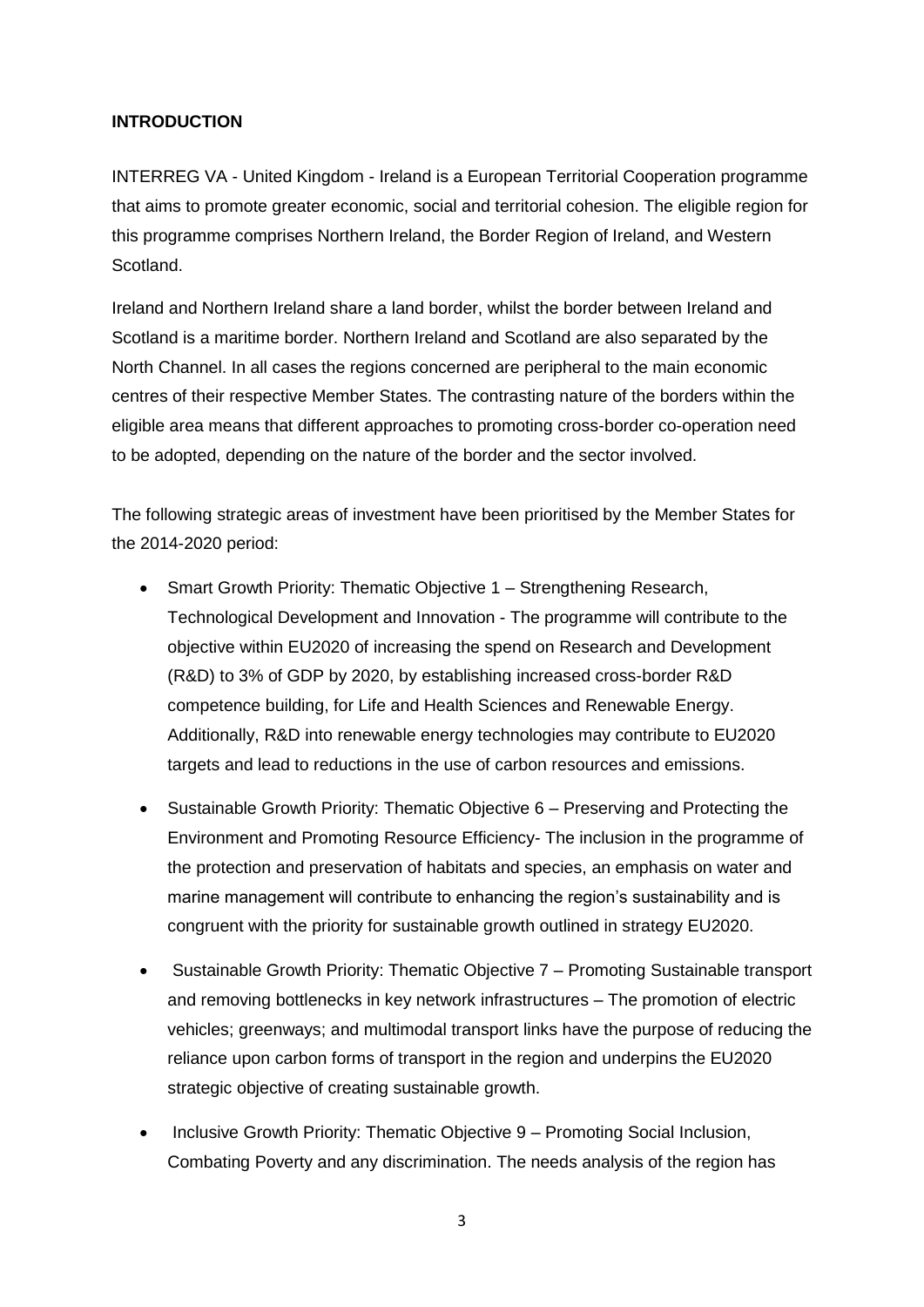identified inequalities in health care provision for those citizens living in the border area. The inclusion of improved access to cross-border health services is in line with the EU 2020 strategy to generate inclusive growth.

This document provides descriptions and definitions for the output indicators under priority axis 3 presented in the new INTERREG VA Programme 2014 – 2020.

Priority axes (PA) are the building blocks of programmes; the PAs are defined as follows: PA *1 – Research and Innovation*, *PA 2 – Environment*, *PA 3 – Sustainable Transport*, and *PA 4 – Health.* This document includes a diagram highlighting the investment priorities, specific objectives, result and output indicators, as well as descriptions and definitions of the relevant priority axis 3 output indicators in detail.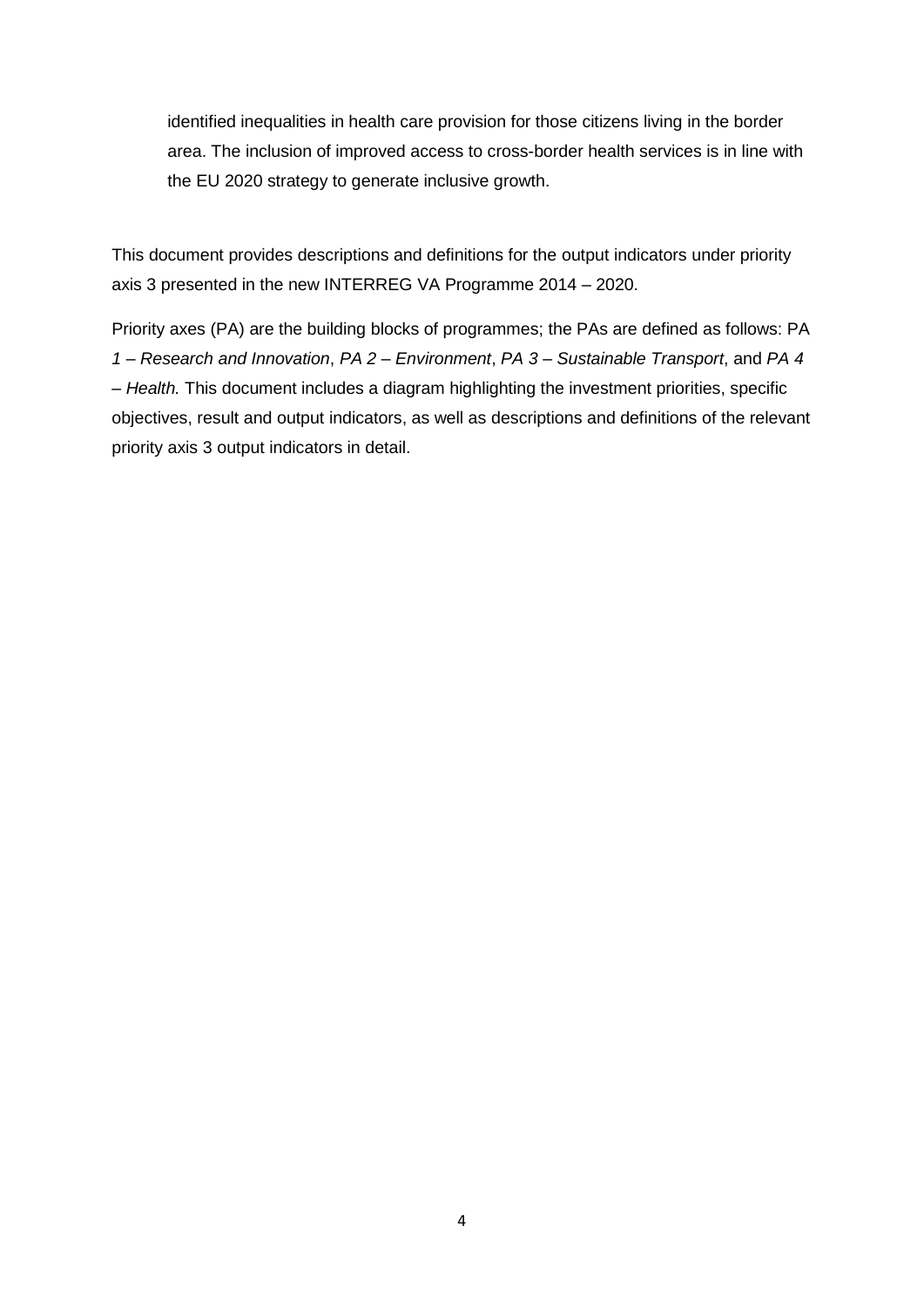#### **GENERAL DEFINITIONS**

The Programme's impact is monitored through the use of output and result indicators<sup>1</sup>. This section provides a definition of output and result indicators. Projects receiving funding through INTERREG VA will be expected to report progress against output indicators only, so this document goes on to outline definitions and guidance relating to output indicators only.

### **Output Indicators**: Link to activities of operation. They are measured in physical or monetary units (e.g. length of road constructed, number of firms financially supported) and contribute to result indicators.

*Output indicators* cover all investment priorities of a programme (art. 27.4(b), 96.2(b) CPR). They should be derived from the intervention logic of the programme, expressing its actions. Output indicators from the list of common indicators may be insufficient to reflect the actions of a certain programme; in this case it was necessary to also identify programme specific output indicators.

The programme shall set *cumulative targets* for output indicators for 2023 (art. 6, ERDF regulation; art. 5, CF regulation; art. 16, ETC regulation). Baselines for output indicators are not required.

**Result Indicators**: Relate to specific objectives and capture the expected change.

Each priority axis includes one or more investment priorities according to their specific needs and context. The specific objective is the expression of what each investment priority aims to achieve (see art.2.34, CPR for legal definition of a specific objective). The change sought by the specific objective is expressed in one *result indicator*, or as few as possible*. 2*

Result indicators shall meet certain quality criteria. They should be:

a) responsive to policy: closely linked to the policy interventions supported. They should capture the essence of a result according to a reasonable argument about which features they can and cannot represent;

**<sup>.</sup>** <sup>1</sup> Ecorys Academy. (2014). Training to Managing Authorities: Intervention logic - Explaining the result orientation of 2014-2020.

<sup>2</sup> EC (2014). The programming period 2014-2020: Guidance document on monitoring and evaluation. Retrieved from: http://ec.europa.eu/regional\_policy/sources/docoffic/2014/working/wd\_2014\_en.pdf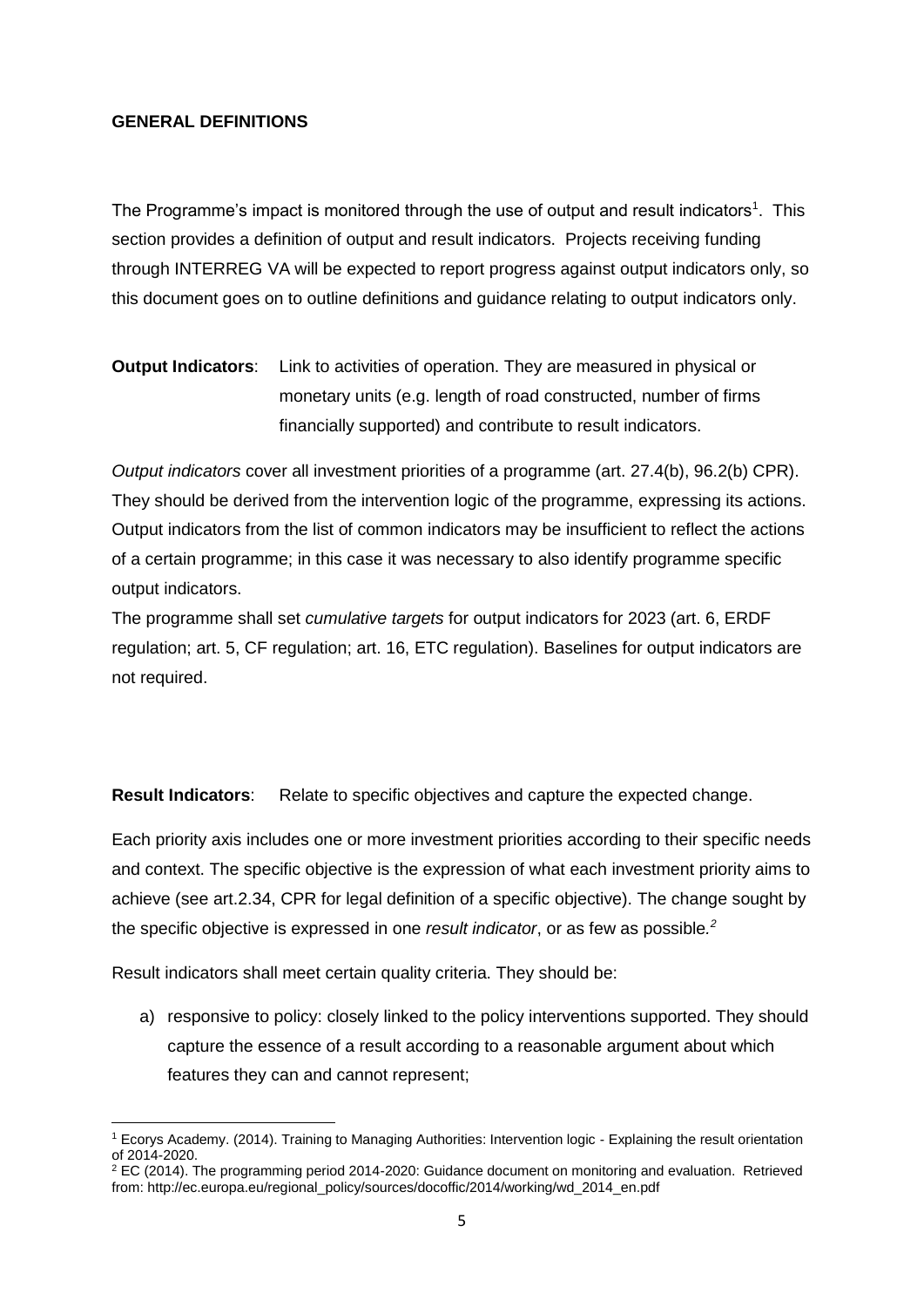- b) normative: having a clear and accepted normative interpretation (i.e. there must be agreement that a movement in a particular direction is a favourable or an unfavourable result);
- c) robust: reliable, statistically validated;
- d) timely: available when needed, with room built in for debate and for revision when needed and justified.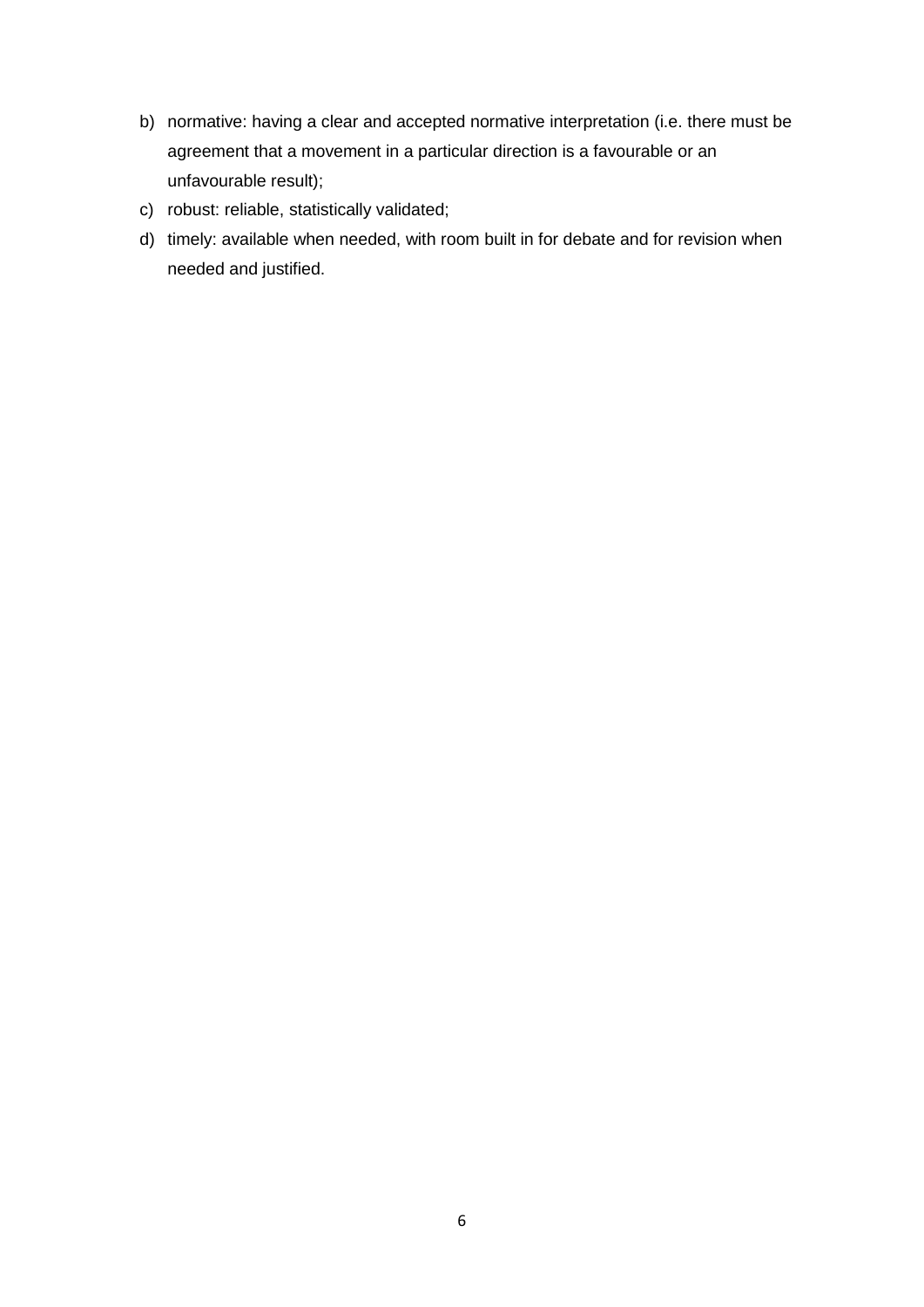#### **GUIDANCE FOR MEASURING AND RECODING ACHIEVEMENT FOR INDICATORS**

The following is some general advice to take into account when recording achievement against output indicators on the database in relation to project monitoring for the 2014-2020 Programme (DB2014). The purpose of this is to ensure that all projects record accurately and consistently; ensuring that Programme level reporting on progress against indicators is reflective of each of the projects that have received funding and are contributing to Programme aims and objectives.

- The lead partner is the source of data for all indicators, as they should collect and/or collate relevant data from project partners and managers to report against each of the output indicators relevant to their project.
- Achievement should be updated on a quarterly basis, even if there is nothing to report (in this case a '0' should be entered).
- Please note, when collecting data relating to individuals (e.g. numbers trained, numbers treated, numbers participating etc…) a breakdown by gender should also be collected and recorded.
- In addition to indicators and targets, Lead Partners will also have to agree milestones, where relevant. These will be project specific, included in the Letter of Offer and will have to be reported against regularly to show progress towards achieving an output indicator.
- Level of recording Activity/achievement should only be entered at one level i.e. preferably only the lead partner will enter any achievement against their project, to avoid any possibility of duplicate recording and ensure consistency. Entries will then be quality assured by the Joint Secretariat and the Financial Control Unit in SEUPB. Where monitoring data is being collected by, for instance, service providers as opposed to the lead partner; the lead partner should take responsibility for collating monitoring data from the various sub-projects/project managers/service providers, and record activity on DB2014 on a quarterly basis.
- Cumulative within year Entries of achievement against a project can be made several times over the course of a calendar year; however new entries will overwrite previous entries so they should be on cumulative basis for each year i.e. each new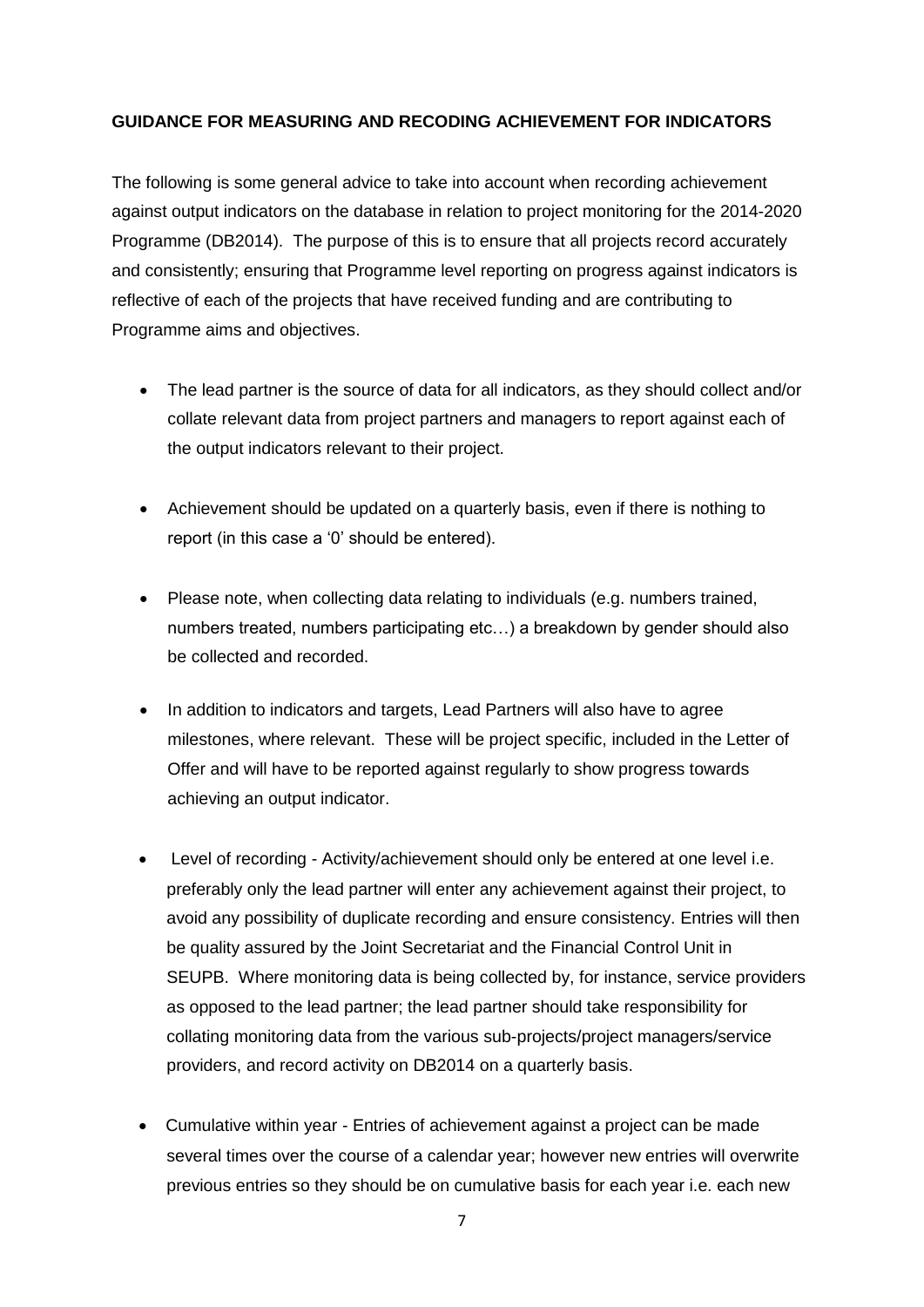entry should include all achievement so far that year even if a report has already been made. However, between years, achievement should be on a non-cumulative basis.

*For example*: Number of enterprises receiving one to one advice – there could be 3 entries against this indicator in the 2015 calendar year, so if in the first 3 months 4 enterprises received advice the project lead partner should record 4; then if another 2 enterprises receive advice in the following 6 months, a total of 6 should be reported; and if another 3 enterprises received advice in the last 3 months of 2015, a total of 9 enterprises should be entered. That will make a total achievement of 9 enterprises in 2015, and the counter should reset to 0 for 2016.

Projects should also note that activity should be recorded in the year to which it relates, rather than the date it was entered, i.e. if an activity took place in December of 2017 but not recorded until January 2018, the entry should be made under 2017.

- Record achievement as information becomes available Achievement against output indicators at the Interreg Programme level is reported on at several times during the year (including Spring and Autumn Programme Monitoring Committees and the Annual Implementation Report that is produced by calendar year). Ideally, projects should not wait until the year end to enter all achievement in one go. It would be more beneficial to report achievement at regular intervals, ideally not later than the end of each quarter, to ensure that Programme level reports are as accurate and up to date as possible, reflecting the output achievement of all projects at that point in time. Projects should note that even if there is no achievement against certain output indicators there is still the need to update monitoring entries. In this case projects, should enter zero.
- Check wording and definitions this document contains a list of the relevant indicators and associated definitions and units. Please ensure you are reporting accurate, relevant information, avoiding double counting and using the correct unit (e.g. enterprises, patients, percentage etc).

*For example*, 'number of enterprises engaging an intern'; the unit here is enterprises, so you should not record the number of interns as this may lead to double counting if

8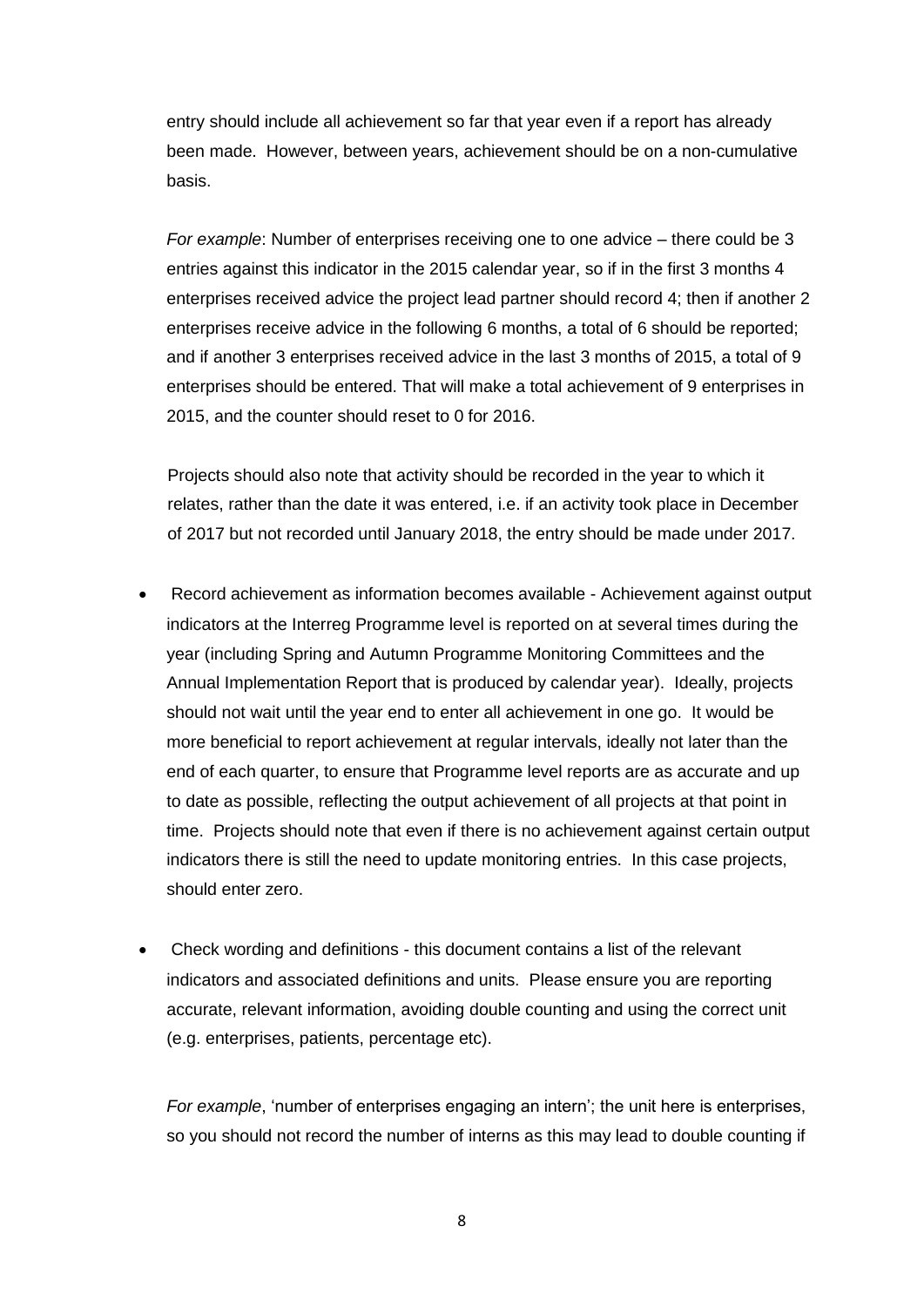an enterprise employs more than one intern. It should be the number of enterprises and each enterprise should only be counted once.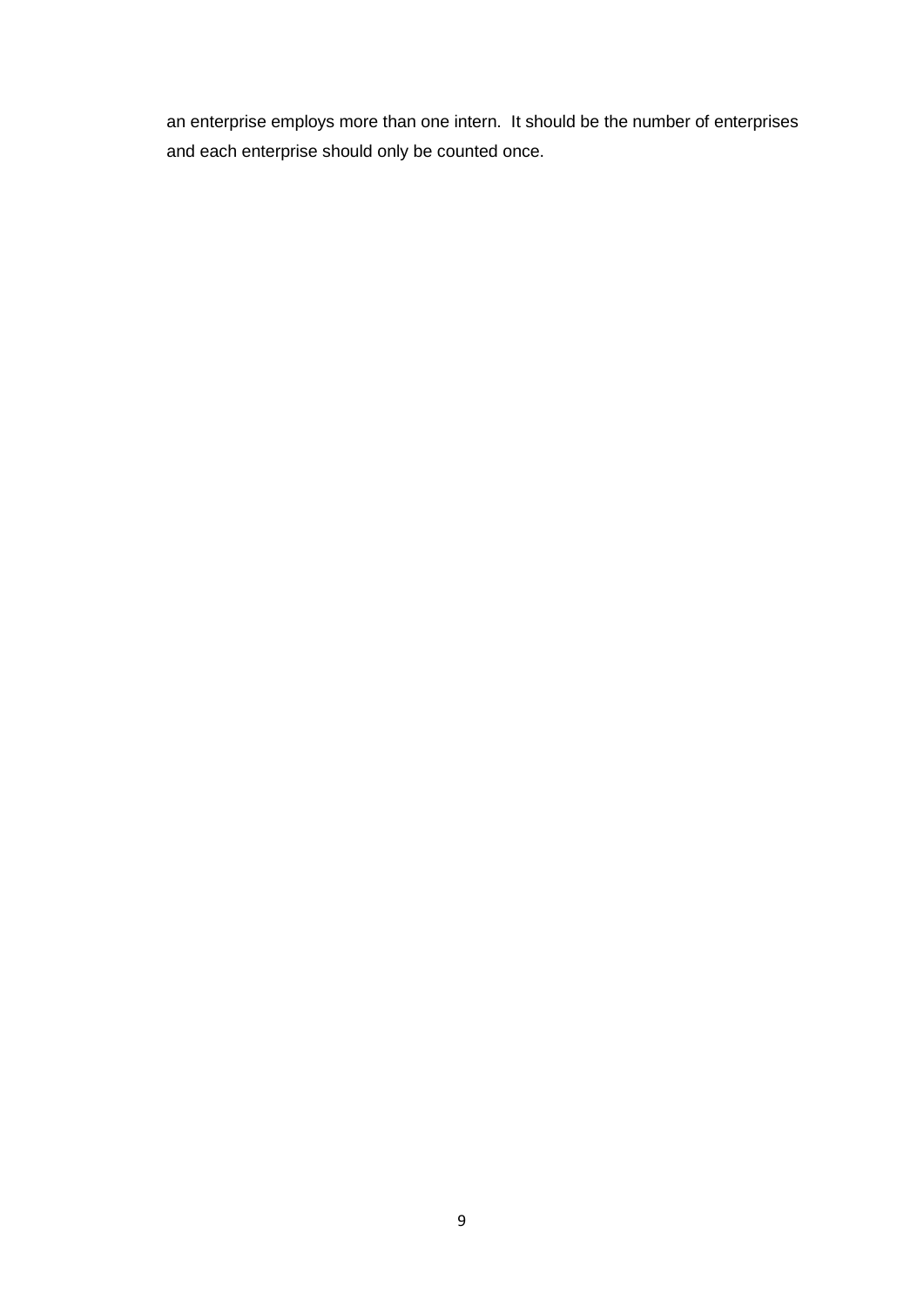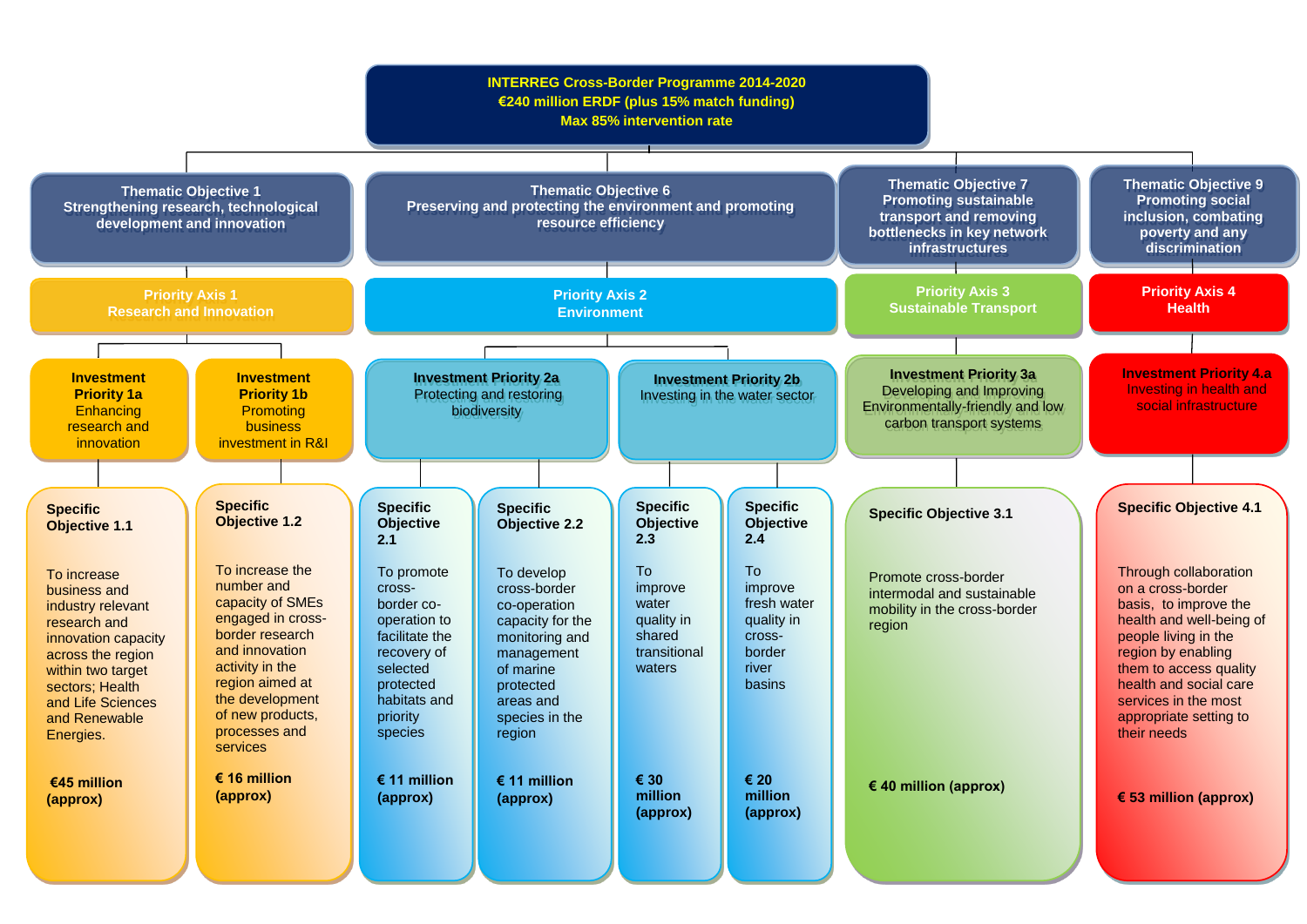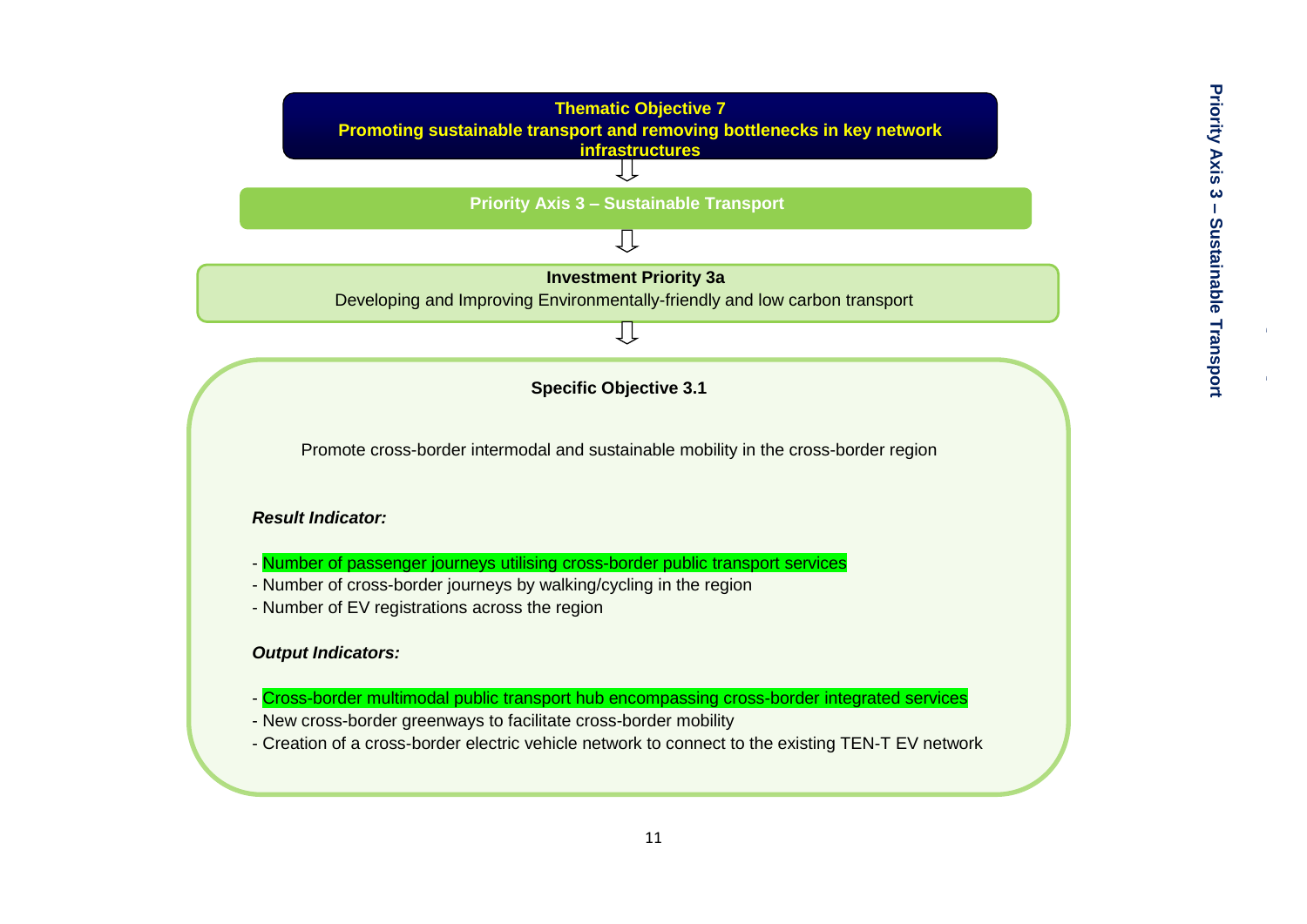### **Specific Objective 3.1: Promote cross-border intermodal and sustainable mobility in the cross-border region**

The specific objective of this investment priority will be to improve the environmentally friendly transport infrastructure in the region to promote the utilisation of low carbon transport, including a shift to public transport, cycling and use of electric vehicles. The region is highly reliant on car based transport, with resulting high carbon emissions. Increases in population and economic growth will further increase carbon emissions in the absence of steps taken to modify the pattern of transportation. The investment by the programme will assist in facilitating a move away from a transport system dominated by car use to a more balanced and integrated system, in which public transport and non-motorised transport are attractive options.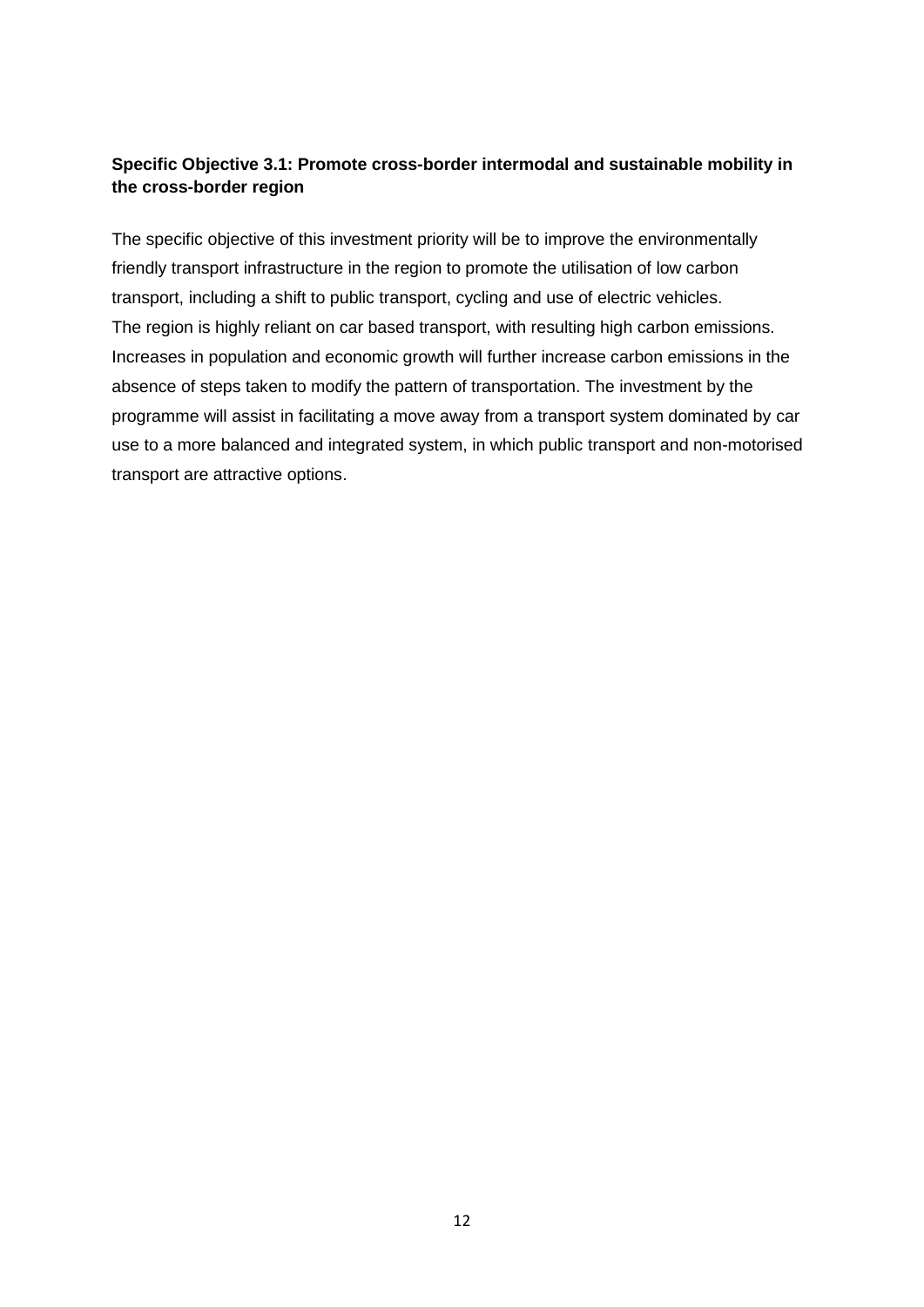### **SPECIFIC INDICATORS**

The following is a list of the indicators relevant to this call, with associated targets, definitions and reporting details.

The aim of this call is to capture the move towards more sustainable journeys facilitated by the investment of the Programme.